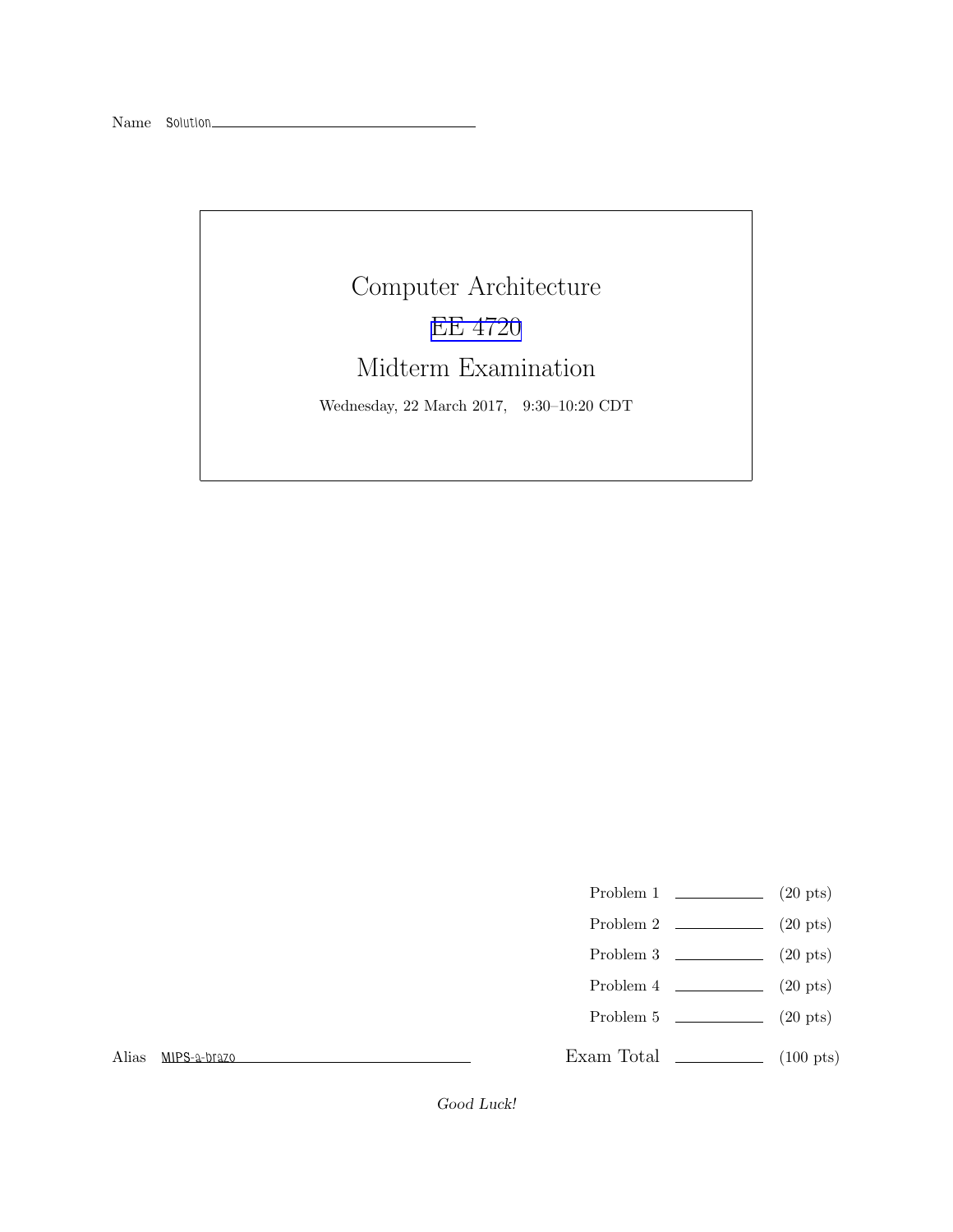



(*a*) Show pipeline execution diagrams for the code fragments below executing on the illustrated implementation and label as indicated.

Show pipeline diagram.  $\overrightarrow{\mathcal{A}}$  Doublecheck dependencies.

Label bypass paths used at mux inputs with  $C: I$ , where C is the cycle number (such as 2) and I is the instruction consuming the bypassed value. Be sure to check for dependencies.

The pipeline diagram appears below and the labeled diagram appears above with the solution to this part in blue. The labels shown above include the complete instruction, not just the instruction name which would have been sufficient for full credit.

| # Cycle                |                |  | 0 1 2 3 4 5 6  |  |  |
|------------------------|----------------|--|----------------|--|--|
| add r1, r2, r3         | IF ID EX ME WB |  |                |  |  |
| sub $r4$ , $r5$ , $r6$ |                |  | IF ID EX ME WB |  |  |
| sw $r4, 8(r1)$         |                |  | IF ID EX ME WB |  |  |

Show pipeline diagram.  $\boxed{\bigvee}$  Doublecheck dependencies.

 $\overrightarrow{\bigvee}$  Label bypass paths used **at mux inputs** with  $C: I$ , where C is the cycle number (such as 2) and I is the instruction consuming the bypassed value. Be sure to check for dependencies.

The pipeline diagram appears below and the labeled diagram appears above with the solution to this part in green. The cycle numbers start at 10 to avoid confusion with part a.

| # Cycle                |                |  |                | 10 11 12 13 14 15 16 17      |  |
|------------------------|----------------|--|----------------|------------------------------|--|
| and $r1$ , $r2$ , $r3$ | IF ID EX ME WB |  |                |                              |  |
| $lw$ r4, 16 $(r1)$     |                |  | IF ID EX ME WB |                              |  |
| ori r5, r4, 7          |                |  |                | IF ID $\rightarrow$ EX ME WB |  |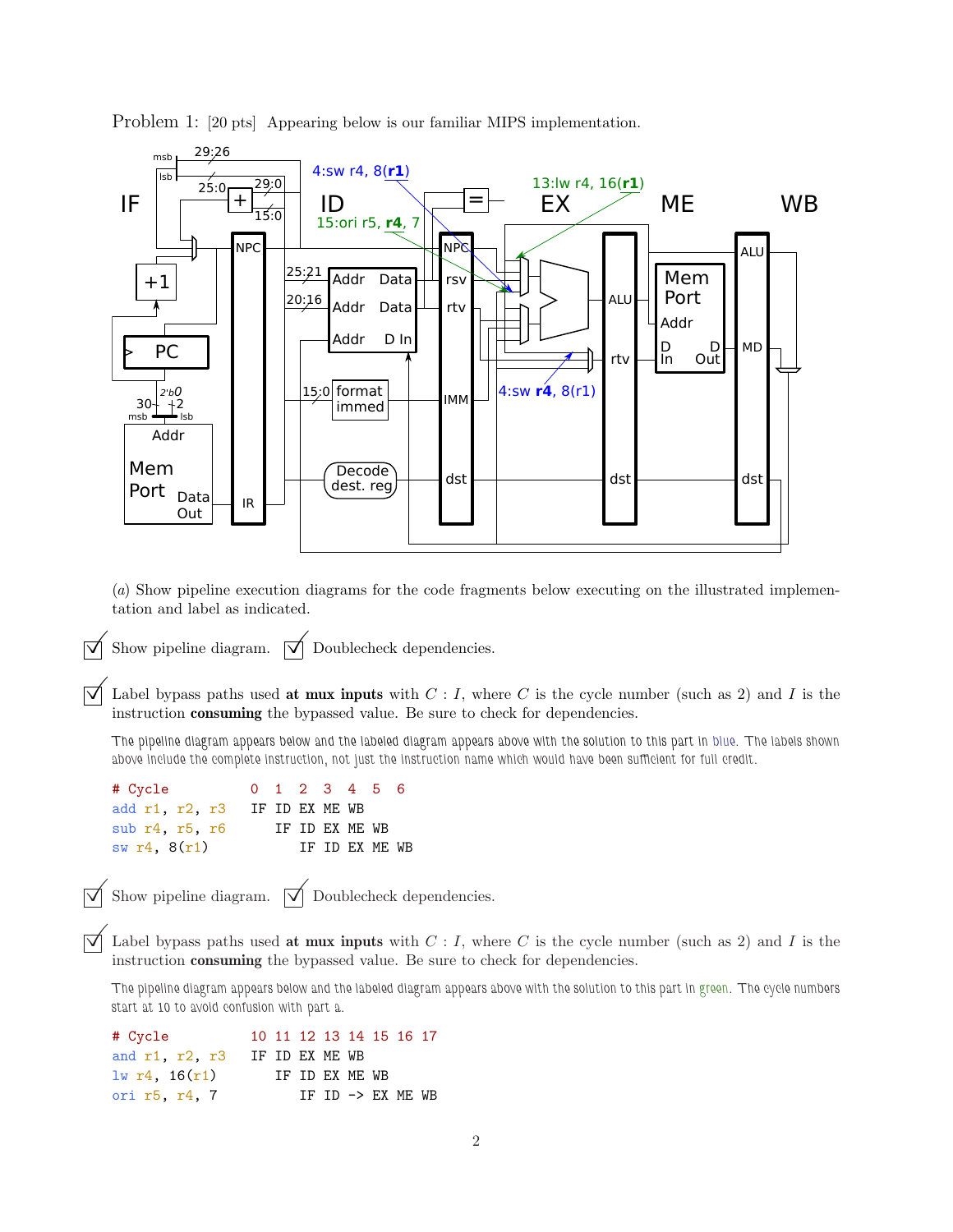Problem 1, continued:



(*b*) Show a pipeline execution diagram for an execution of the code fragment below when the branch is taken. Label the ID-stage unit as indicated.

 $\overrightarrow{\mathsf{q}}$  Show pipeline diagram.  $\overrightarrow{\mathsf{q}}$  Pay close attention to the branch.

Solution appears below. Note that the branch stalls due to a dependency carried by r1. Because there are no bypass paths to the ID-stage comparison unit the bne must stall until addi reaches WB.

 $\overrightarrow{\mathcal{A}}$  Label the **inputs and outputs** of the ID-stage unit that computes the branch target. Label with  $c : v$ , where  $c$  is the cycle number and  $v$  is the value on the input or output.

Solution appears above in blue. Note that IF.PC, ID.NPC, and EX.NPC are all 30 bits and hold bits 31:2 of an instruction address. There's no need to store bits 1:0 since they are zero due to the instruction alignment requirement imposed by MIPS. (That is, the address of a MIPS instruction must be a multiple of 4.)

```
# SOLUTION
# Cycle 0 1 2 3 4 5 6 7 8 9 10
0 \times 4000: addi r1, r2, 3 IF ID EX ME WB
0x4004: bne r1, r2, TARG IF ID ----> EX ME WB
0x4008: \exists w \; r4, \; 0(r5) IF ----> ID EX ME WB
0x400c: addi r5, r5, 4
0x4010: xor r8, r9, r10
TARG:
0x4014: add r5, r4, r4 IF ID -> EX ME WB
# Cycle 0 1 2 3 4 5 6 7 8 9 10
```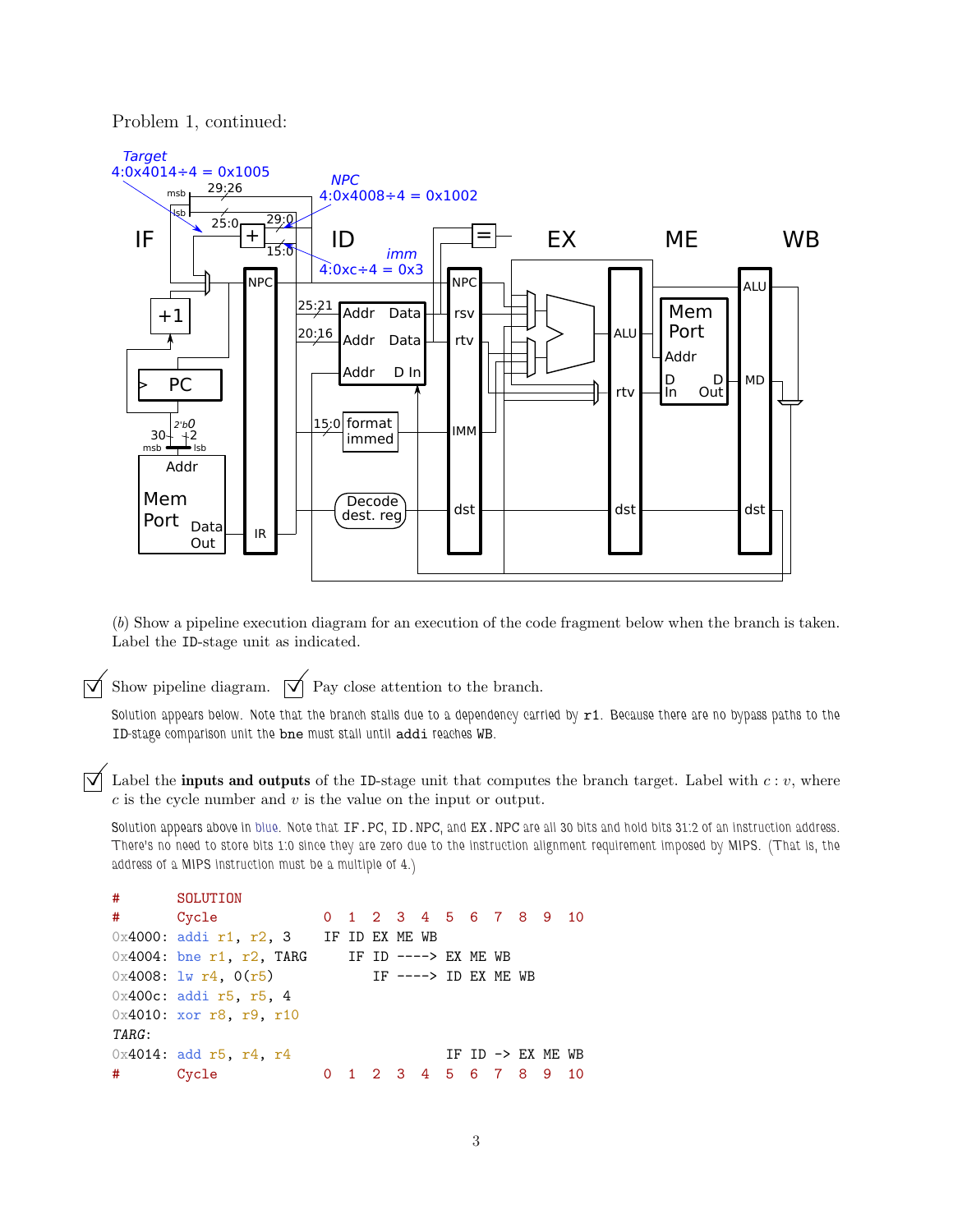Problem 2: [20 pts] Appearing below is a partial implementation of ARM A64 taken from the solution to Homework 4. The WB-stage mux is crossed out because it's wasteful to use a 64-bit mux when the same functionality can be realized using less expensive logic in the ID stage. For reference, some A64 instructions are shown below, the comments show which field registers are encoded in.



@ rd rn : Writes rd and rn 1dr x1,  $[x2]$ , #8  $\infty$  x1 = Mem $[x2]$ ; x2 = x2 + 8 @ rd, rn, rm : Writes rd add x3, x4, x1  $\circ$  x3 = x4 + x1 @ rd, rn : Writes rd and  $x1$ ,  $x2$ ,  $x34$  @  $x1 = x2$  & 34;

Complete the changes so that instructions such as the ones above can write back their results. Assume that only the load instructions write the rn-field register.

Solution on next page.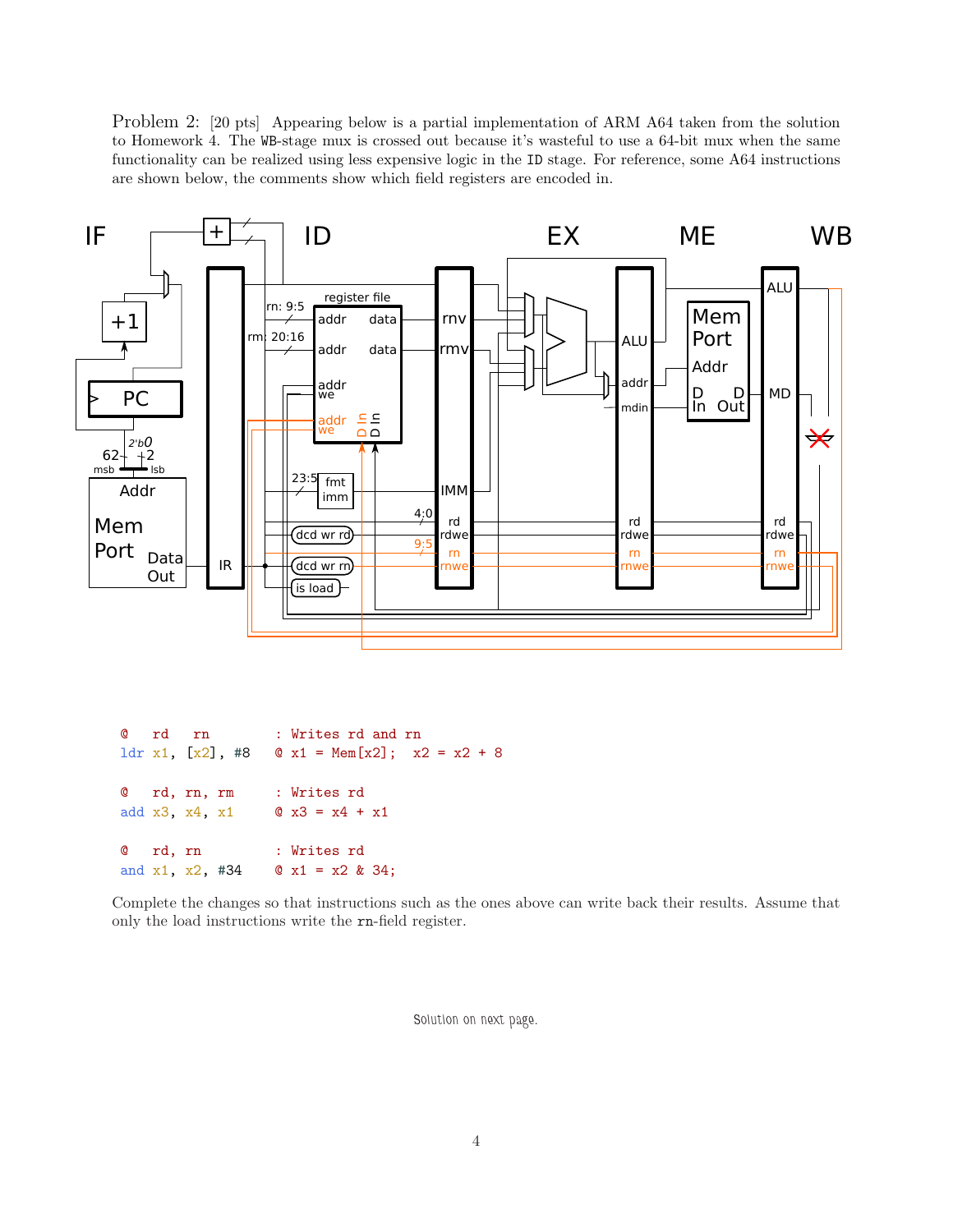

 $\vec{\triangledown}$  In WB consider re-connecting wires broken by the removal of the mux.

The WB.MD latch is re-connected to the register file D In (which was connected to the mux output before it was removed), shown in purple. The other input to the mux, WB.ALU, already has a path to the register file and because of the changes in ID that existing path suffices.

In ID make changes so that instruction results can be written back to the correct registers.

Previously, the black inputs to the register file were used for destinations specified in the instruction rd field (called rt in load instructions), and the orange inputs were used for destinations specified in the  $rn$  field, which according to the problem, could only be pre- and post-index memory instructions. Now, the black register file inputs will be used exclusively for WB.MD, which means load instructions, and the orange inputs will be used for WB.ALU, which is used by a variety of instructions. The WB.MD can only be written to rd (also called rt), so the pipeline latches carrying the register number, labeled rd, are unchanged. Because the black register file input is only used by loads, the write enable signal is set to is load rather than  $\vert$  dcd wr rd  $\vert$  (the logic is near the red  $\times$ in ID) and the pipeline latch labels have been changed from rdwe to mawe.

The orange register file inputs can now be used to the register specified in the rd or rn field. The only instructions that can use the rn field as a destination are load and store instructions. If there is a load or store instruction in ID, detected by the OR gate, the rn field and dcd wr rn logic are used for the orange writeback signals, otherwise rd and dcd wr rd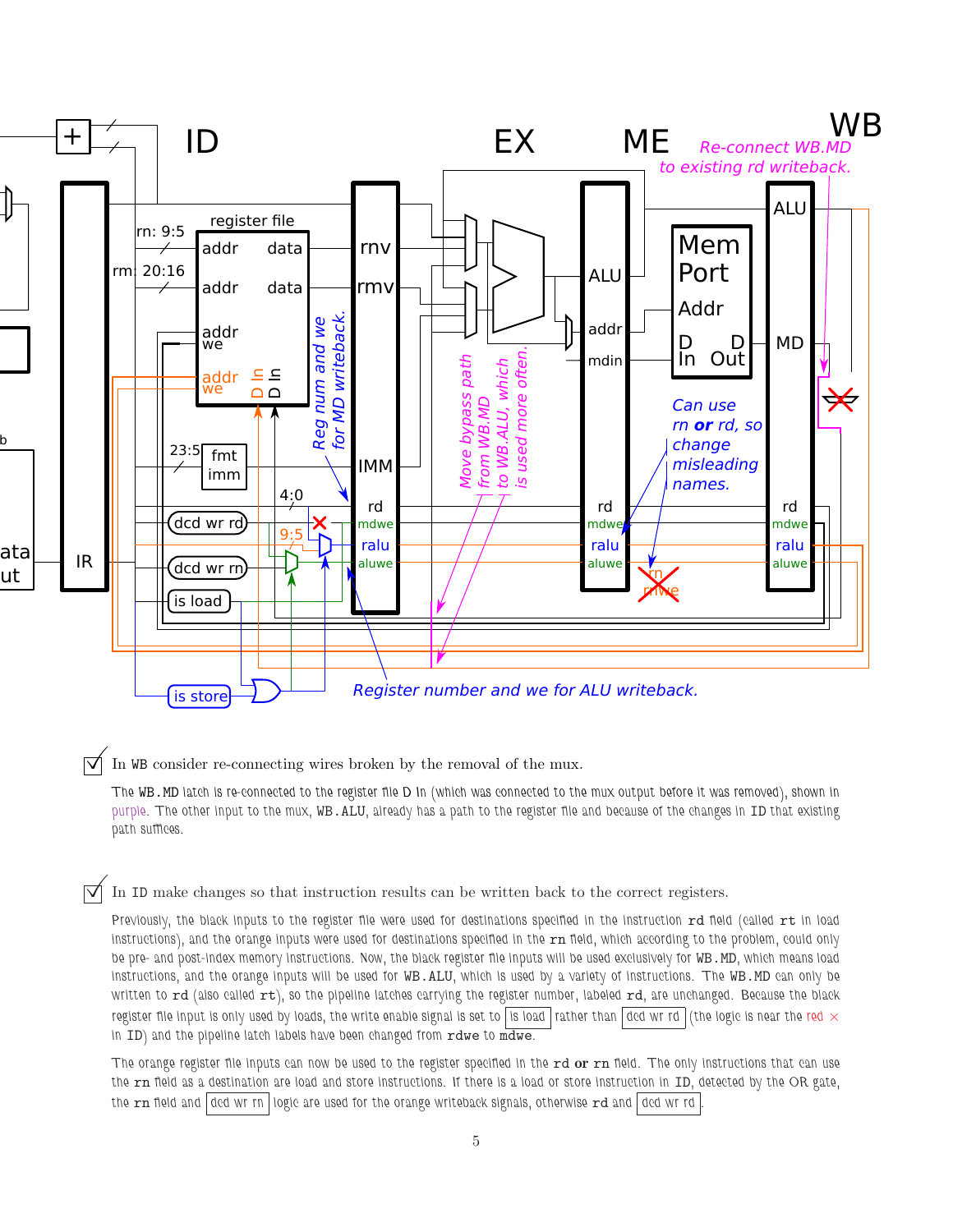## $\sqrt{\phantom{a}}$  Make the best use of the existing from-WB bypass path.

We would expect that there are more arithmetic instructions than load instructions, so the bypass path has been moved from the WB.MD latch to the WB.ALU latch.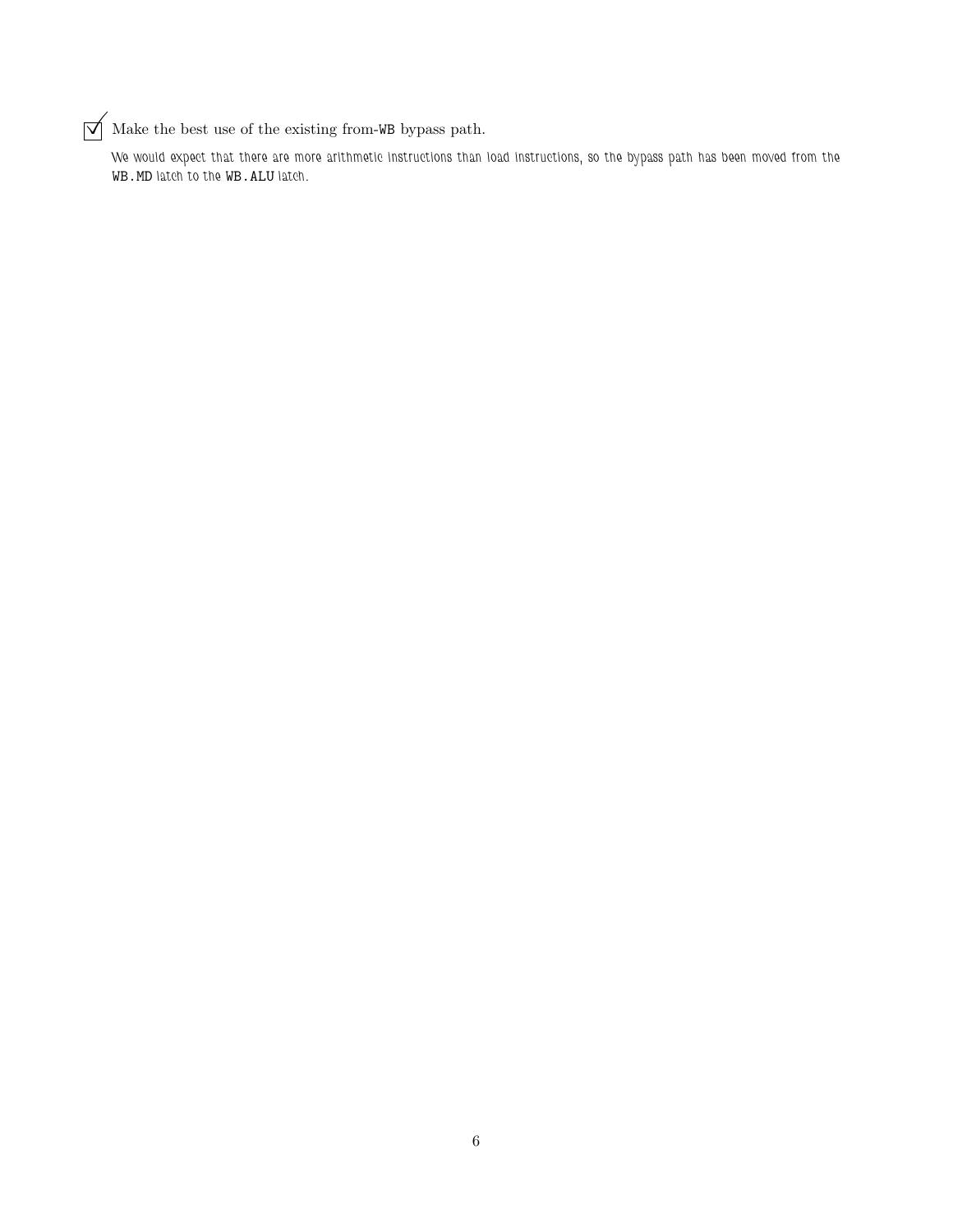

Problem 3: [20 pts] Appearing below again is the partial implementation of ARM A64 taken from the solution to Homework 4.

(*a*) Make changes needed to implement the store instruction, see the example above. Just show datapath, not control logic.

Changes for the store instruction.

Changes are in blue. The store instruction writes the value from the register specified in the rd (also called rt) field and so we need to add a new read port to the register file. We can't share the port currently used for rn or rm because some store instructions need both of those values.

(*b*) Do we really need both pre-index and post-index addressing for loads and stores? Eliminating either of them will reduce cost, but one's elimination would reduce cost by more than the other's. Indicate which saves more and show the hardware that can be removed and other needed changes. *Note: The phrase* and other needed changes *was not in the original exam.*

Greater cost reduction by eliminating:  $\bigcap$  pre-index  $\bigotimes$  post-index (check exactly one).  $\overrightarrow{\mathsf{V}}$  Show the hardware that's not needed  $\overrightarrow{\mathsf{V}}$  and other needed changes.

See the red  $\times$  above. The removed hardware disconnects the Mem Port Addr input, so that's reconnected to ME.ALU.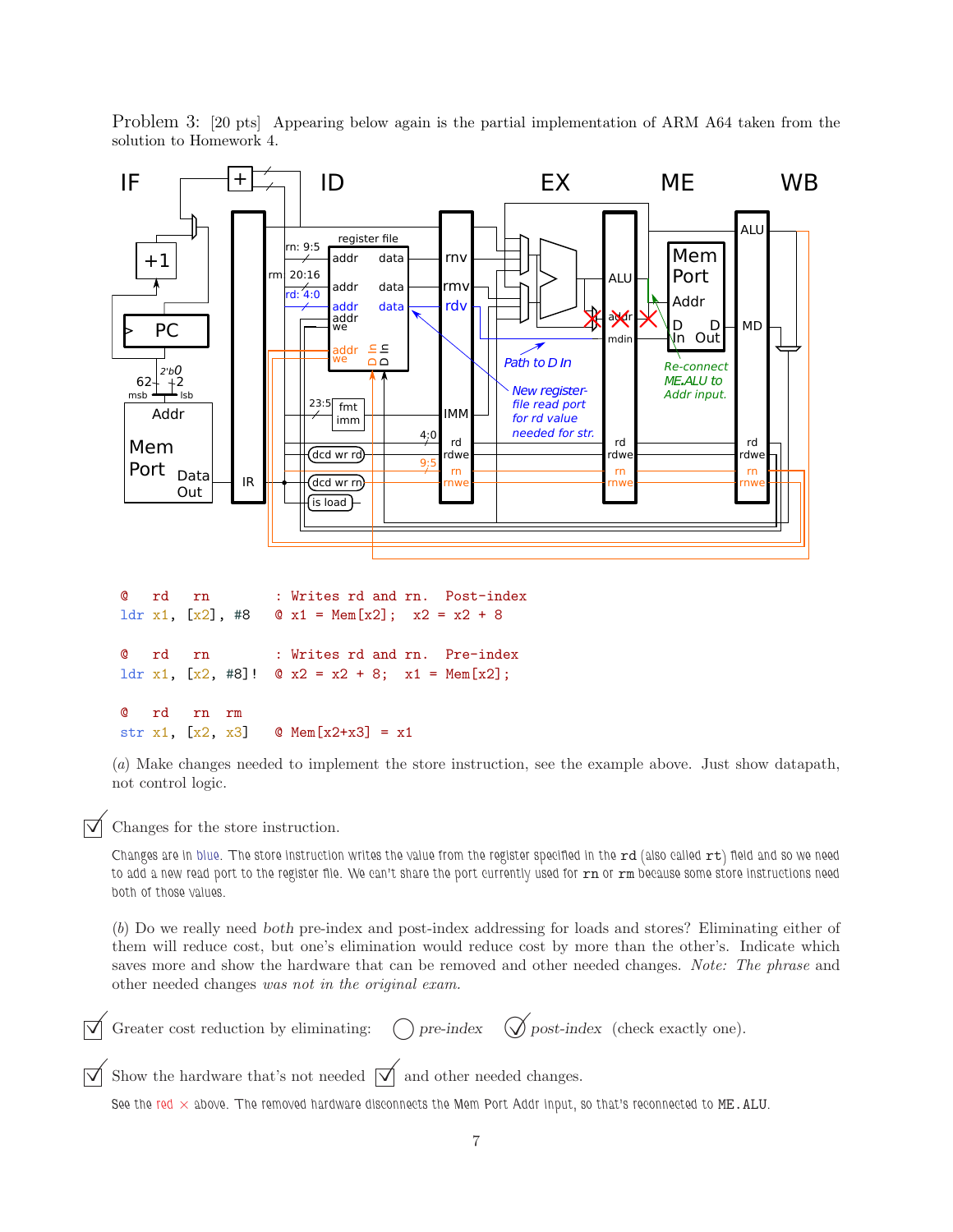Problem 4: [20 pts] When MIPS routine coursei is called register a0 will hold an entry number, referring to the table at label courses. Complete the routine so that when it returns register v0 will have the integer representation of entry number a0 in the table. Note that the table itself holds floats. For example, when called with a0=0 it should return with v0=2740, when called with a0=2 it should return with v0=3755, etc.

 $\triangledown$  Complete so v0 is integer representation of a0th table entry.

 $\overrightarrow{\mathsf{M}}$  Read the table as it is, don't modify it or read a different table.

```
Solution appears below.
      .data
courses:
      .float 2740
      .float 3750
      .float 3755
      .float 4755
      .float 4720
      .float 7722
      .float 7725
      .text
      # CALL VALUE: $a0: Entry in table to look up.
      # RETURN: $v0: Table entry #$a0 represented as an integer.
coursei:
      la $t0, courses
      ## SOLUTION
      #
      sll $t1, $a0, 2 # Multiply by size of float, four bytes.
```
add \$t2, \$t0, \$t1 # Compute address of table entry.  $l$ wc1 \$f0, 0(\$t2) # Load entry into a FP regiser. cvt.w.s \$f1, \$f0 # Convert to an integer. jr \$ra

 $mfc1$  \$v0, \$f1 # Move integer version of entry to result register.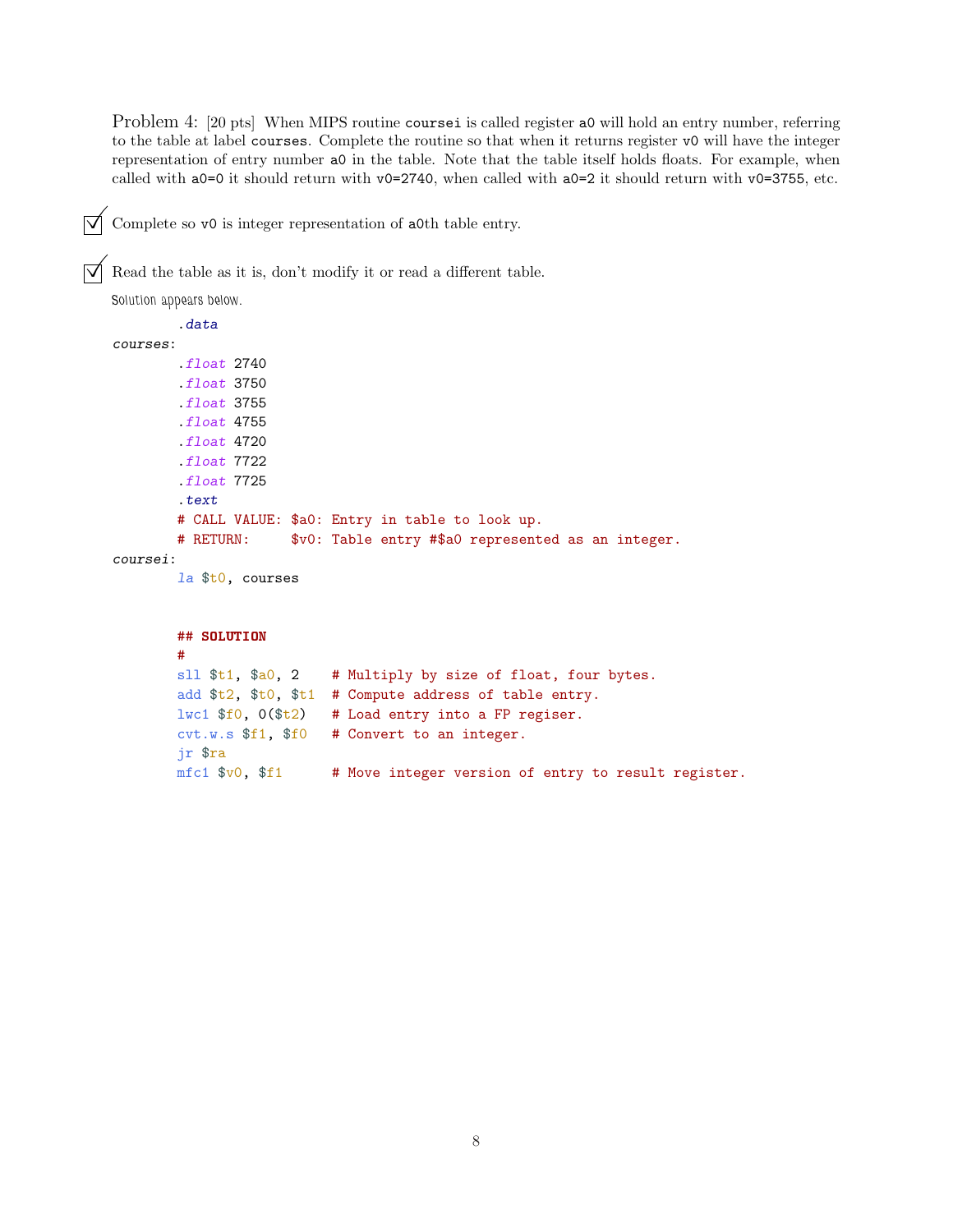Problem 5: [20 pts] Answer each question below.

(*a*) What kind of implementations were RISC ISAs designed to simplify?

 $\triangledown$  Kinds of implementations that RISC designed to simplify:

Pipelined implementations.

(*b*) Describe how the features below simplify RISC ISA implementations.

Fixed-size instructions.

*Short Answer:* Because the hardware for fetching the next instruction does not need to check the size of the current instruction nor does it need shift and mask logic to extract the next instruction from the memory fetched in the current and previous cycles.

*Detailed Answer:* The address of the next instruction is always a constant distance (in many cases 4 bytes) from the address of the current instruction, and so we can compute the next instruction address with an adder connected to the program counter. In contrast, if instruction sizes varied the exact address of the next instruction could not be obtained until the current instruction was decoded. An implementation would either have to wait for the exact address before fetching or it would have to conservatively guess (adding only a small value to the address of the current instruction) and perhaps fetch a larger chunk of data than it would need, and then in a subsequent stage, when the current instruction is decoded, it would have to extract next instruction from the chunk of memory that was fetched.

 $\overrightarrow{A}$  Avoiding arithmetic instructions that access memory.

*Short Answer:* There is no need for extra memory stages before the EX stage.

*More Details:* In RISC implementations instructions access the data memory port in a particular stage, ME in our five-stage MIPS implementation. If the arguments to arithmetic instruction could come from memory then instructions might have to access a data memory port both before and after they reach the EX stage. That would either require additional memory ports, which are costly, or logic that would allow a single memory port to be accessed from multiple stages, which would add stalls and complicate control logic.

(*c*) The SPECcpu package contains the source code for the SPEC benchmarks and scripts to compile and run them, but it does not come with compilers. The tester provides his or her own. Consider a  $SPECcpu+$ package that comes with compilers, and the requirement that those compilers be used. Why would that make SPECcpu+ less useful to computer engineers?

### SPECcpu+ less useful because:

*Short Answer:* SPECcpu+ cannot be used for the development of a new ISA since there is no way an existing compiler could target the new ISA (otherwise it wouldn't be a new ISA). For the same reason, it could not optimize for a new implementation.

*More Details:* If we are designing a brand new ISA then it could not possibly be one of the targets of SPEC's compiler and so we would have no way to run SPECcpu+ on our brand new system. If we are designing a new implementation of an existing ISA that SPEC's compiler can generate code for, then the optimizations performed by the compiler might not be right for our brand new implementation. These are not problems if we provide our own compiler.